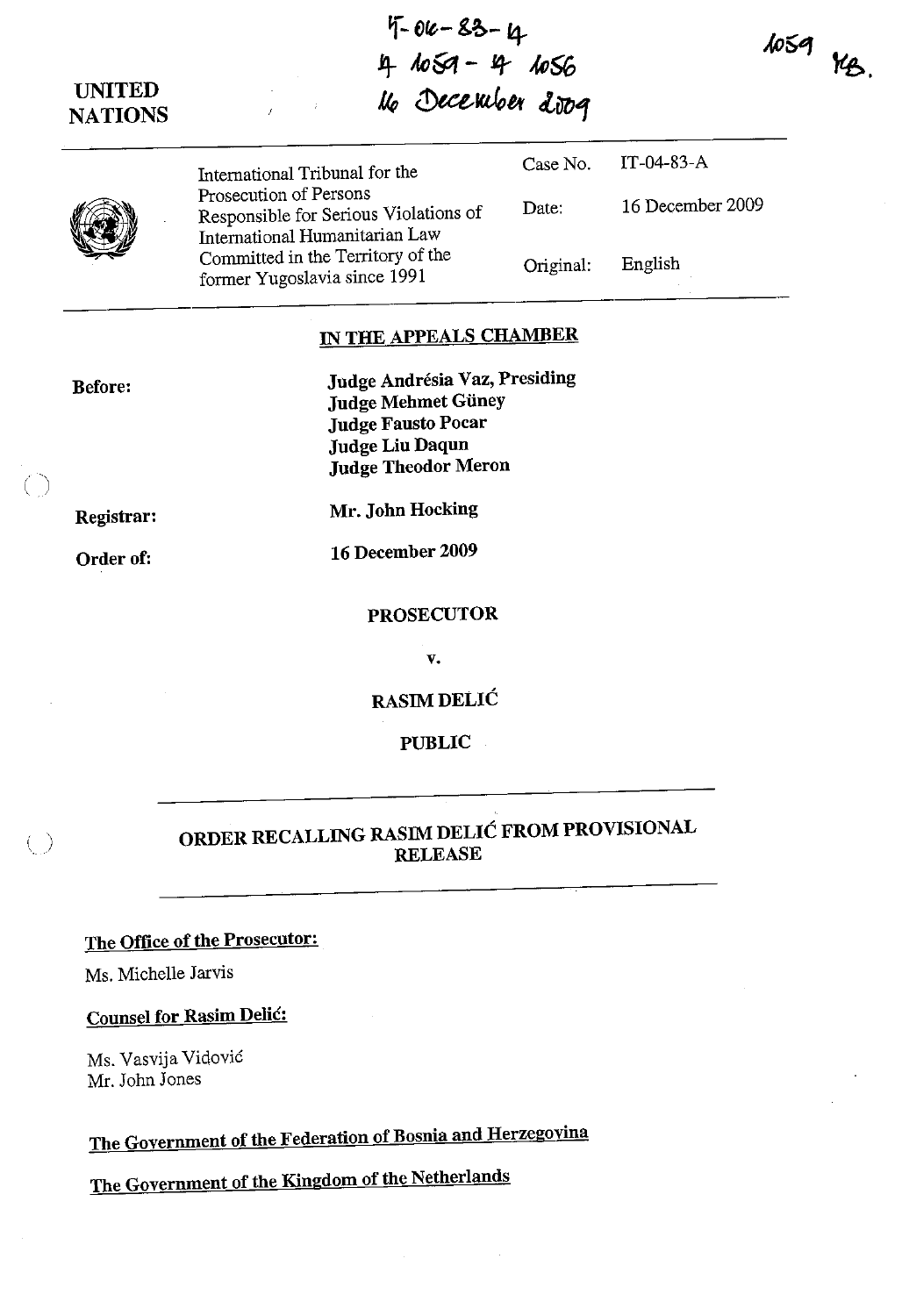**THE APPEALS CHAMBER** of the International Tribunal for the Prosecution of Persons Responsible for Serious Violations of International Humanitarian Law Committed in the Territory of the former Yugoslavia since 1991 ("Appeals Chamber" and "Tribunal", respectively);

**RECALLING** the "Decision on Motion of Rasim Delic for Provisional Release" rendered on 11 May 2009 ("Provisional Release Decision"), which ordered that Rasim Delic ("Delic") be provisionally released pending the resolution of his appeal;

**RECALLING** that the Provisional Release Decision required Delic to "comply strictly with any further order of the Appeals Chamber varying the terms of or terminating his provisional release";<sup>1</sup>

**NOTING** the "Scheduling Order for Appeal Hearing" issued on 2 December 2009, which ordered that the appeal hearing in this case shall be held on 19 January 2010;

(C) **RECALLING** further that the Appeals Chamber ordered that, on his return flight, "Delic shall be accompanied from his place of residence in [the Federation of Bosnia and Herzegovina (''BiH'')] by a designated official of the BiH Government, who shall deliver Delic to the custody of the Dutch authorities at Schiphol airport; the Dutch authorities shall then transport Delic back to the United Nations Detention Unit ("UNDU") in The Hague";<sup>2</sup>

**RECALLING** that the Provisional Release Decision required the **BiH** Government to assume responsibility "for all expenses concerning transport of Delic from Schiphol airport to his residence in Visoko and back";<sup>3</sup>

**PURSUANT** to Rule 65 of the Rules of Procedure and Evidence;

**HEREBY V ARIES** the terms of the provisional rekase of Delic and **ORDERS:** 

- 1. Delic to return to the UNDU in The Hague for the duration of the appeal hearing in this **case;**
- 2. the BiH Government to designate an official who shall accompany Delic from his place of residence in Visoko and who shall deliver him into the custody of the Dutch authorities at Schiphol airport;
- 3. the BiH Government to ensure the personal security and safety of Delic until he is delivered into the custody of the Dutch authorities at Schiphol airport;

 $\overline{\phantom{0}}$ 

♨

<sup>&</sup>lt;sup>1</sup> Provisional Release Decision, para.  $21(d)(x)$ , p. 10.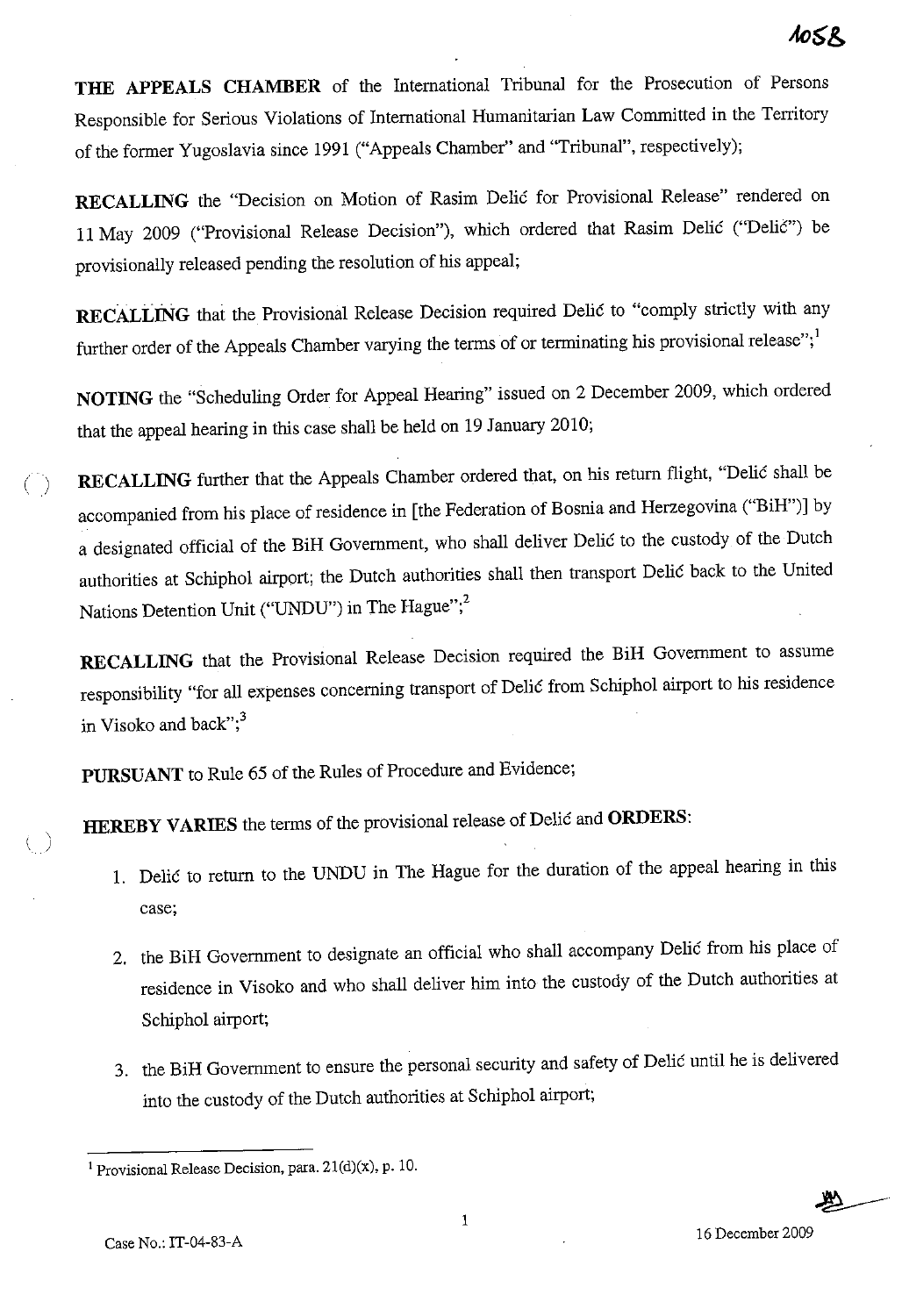- 4. the Government of the Kingdom of The Netherlands to ensure that Delic is transported, under guard, from Schiphol airport to the UNDU;
- 5. that all the terms and conditions of the Provisional Release Decision shall continue in full force and effect until Delić has surrendered to the custody of the Tribunal, but shall be stayed for the duration of the appeal hearing, and resume after the appeal hearing is adjourned;
- 6. as soon as practicable after the appeal hearing, Delie be transported by the Dutch authorities from the UNDU to Schiphol airport where he will be provisionally released into the custody of a designated official of the **BiH** Government, who shall ensure his personal safety and security for the remainder of his travel to the Federation of Bosnia and Herzegovina and to his residence;

## () **INSTRUCTS:**

)

- 1. the Registrar of the Tribunal to consult with the Dutch Ministry of Justice with regard to the practical arrangements which are necessary for Delic's return to the UNDU and for his provisional release after the appeal hearing is adjourned;
- 2. the **BiH** Government, the Government of the Kingdom of The Netherlands, and the Registry of the Tribunal to communicate with each other to facilitate the orderly return of Delić to the UNDU and his provisional release after the appeal hearing;

**REQUESTS** the authorities of all States through whose territory Delic may travel:

- 1. to hold Delic in custody for any time that he will spend in transit; and
- 2. to arrest and detain Delic pending his return to the UNDU in The Hague and pending his return to the Federation of Bosnia and Herzegovina and his residence after the appeal hearing, should he attempt to escape.

<sup>&</sup>lt;sup>2</sup> Provisional Release Decision, para. 21(c), p. 9.

 $3$  Provisional Release Decision, para. 21(c), p. 10.